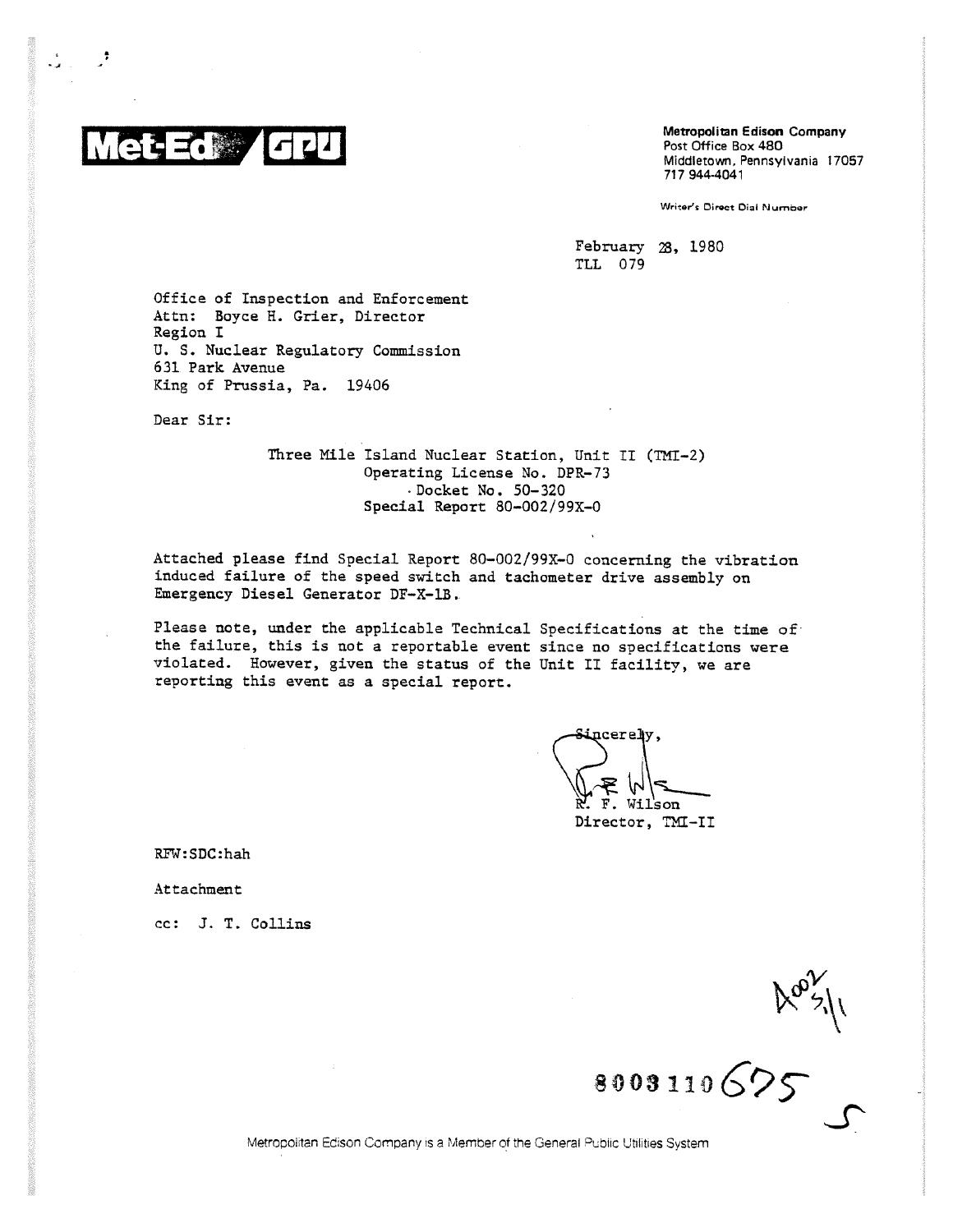Attachment  $TLL$   $QJ9$ 

### ,SPECIAL REPORT--NARRATIVE REPORT

# SPECIAL REPORT 80-002/99K-0 Event Date 01-29-80

#### I. EXPLANATION OF OCCURRENCE

Emergency Diesel Generator DF-X-1B, failed to start on a manual start signal. The Diesel Generator failed to reach 250 rpm or 10 psig oil pressure within 7 seconds thus activating the start failure alarm.

## II. CAUSE OF OCCURRENCE

The apparent cause of failure was the vibration induced loosening of the speed switch/tachometer drive assembly coupling nut. Loosening of the coupling nut resulted in the binding and eventual shearing of the driven pinion, thus rendering the 250 and 810 rpm speed switches inoperable.

## III. CIRCUMSTANCES SURROUNDING THE OCCURRENCE

At the time of the occurrence, the Unit II facility was in a long term cold shutdown state described as Mode 5 operation by the Technical Specifications.

Continuity of Vital Functions of the facility were unaffected since offsite power was available, Emergency Diesel Generator DF-X-1A and both BOP diesel generators were operable and the 13-2 KV line was available.

NOTE: TMI-II Technical Specifications require, during Mode 5 operation, that 1 Emergency Diesel Generator be operable, therefore this occurrence was not a reportable event. However, given the status of the Unit II facility, we are reporting this event as a special report.

#### IV. CORRECTIVE ACTIONS TAKEN OR TO BE TAKEN

The speed switch/tachometer drive unit was disassembled, the driven pinion replaced and the unit reassembled. The unit was remounted on the Emergency Diesel Generator and the coupling nut will be staked to prevent recurrence. No further corrective action is necessary.

V. COMPONENT FAILURE DATA

N/A